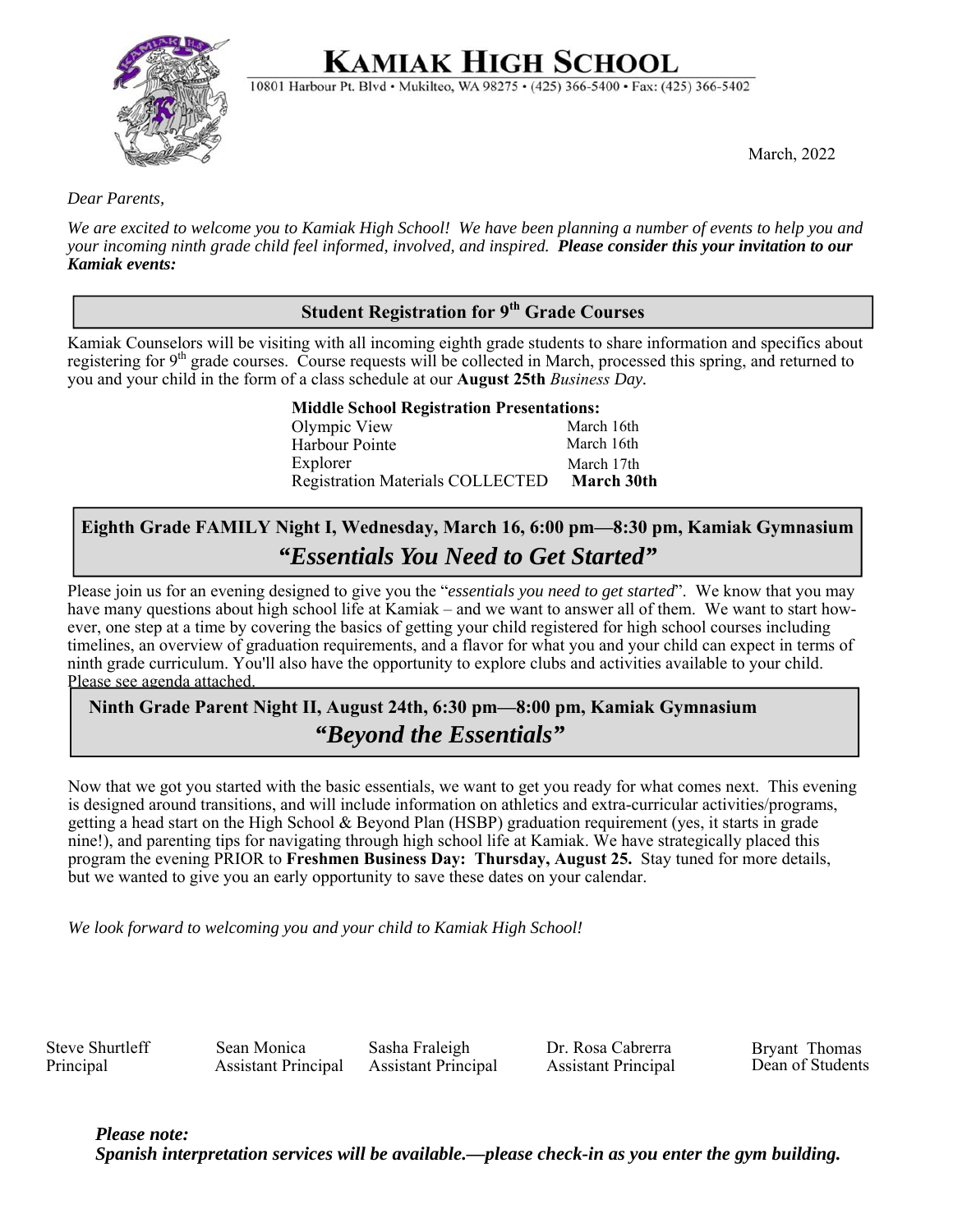# *Essentials You Need To Get Started…*

March 16, 2022

In-Coming Ninth Grade FAMILY Night

| 6:00–6:30 pm Extra-Curricular Fair | Aux Gym |
|------------------------------------|---------|
| <b>Elective Course Fair</b>        | Aux Gym |

6:30—6:40 pm **Welcome and Introductions** Main Gym

> Administrative Team Counselors Department Chairs PTO Booster Clubs Middle School to High School Liaisons Purpose and Format for Evening Program

#### 6:40—7:00 pm **Counselor Presentation**

Registration Materials Timelines Graduation Requirements

#### **CURRICULUM PRESENTATIONS**

During sessions 1 - 4, you will have opportunity to attend **four** <u>core subject</u> presentations (one per session). During sessions 5 and 6, you will have opportunity to select **two** elective presentations (one per session).

#### 7:05—7:15 pm **Session I—Core Subjects (Choose 4—one subject per session)**

Math Gym English Commons PE Auxiliary Gym

Science Performing Arts Center (PAC) Special Education Main Bldg Classroom 218

7:20—7:30 pm **Session II**—**Core Subjects Repeated** 7:35—7:45 pm **Session III**—**Core Subjects Repeated** 7:50—8:00 pm **Session IV**—**Core Subjects Repeated** 

| 8:05—8:15 pm Session V—Electives (Choose 2—one subject per session) |                        |                              |
|---------------------------------------------------------------------|------------------------|------------------------------|
|                                                                     | Fine & Performing Arts | Performing Arts Center (PAC) |
|                                                                     | Career/Tech Education  | Commons                      |
|                                                                     | World Languages        | Library $(3rd$ floor)        |

#### 8:20—8:30 pm **Session VI—Electives Repeated**

*Mukilteo School District does not discriminate in any programs or activities on the basis of sex, race, creed, religion, color, national origin, age, veteran or military status, sexual orientation, gender expression or identity, disability, or the use of trained dog guide or service animal and provides equal access to the Boy Scouts and other designated youth groups. The following employees have been designated to handle questions and complaints of alleged discrimination: Civil Rights Coordinator and Title IX Coordinator Dan Dizon (425-356-1319), DizonDS@mukilteo.wednet.edu, Section 504 Coordinator Lisa Pitsch (425-356-1277), pitschla@mukilteo.wednet.edu, and the ADA/Access Coordinator Karen Mooseker (425-356-1330), moosekerkw@mukilteo.wednet.edu. Address: 9401 Sharon Drive in Everett, WA. Inquiries regarding ADA/Access issues at Sno-Isle TECH Skills Center should be directed to Wes Allen, (425-348-2220), AllenWR@mukilteo.wednet.edu. Address: 9001 Airport Road in Everett, WA 98204.*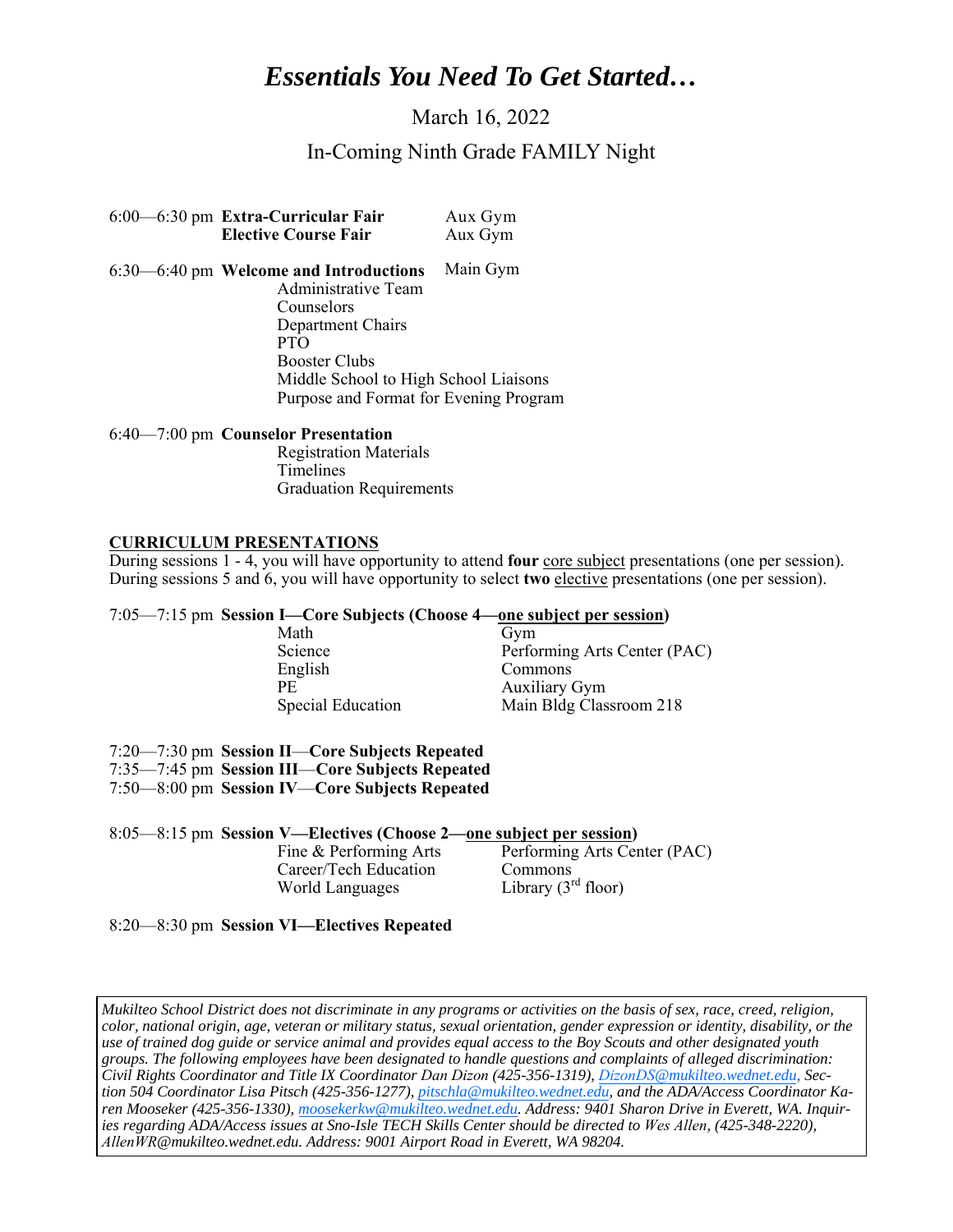# **Typical Incoming 9th Grade QUESTIONS About Kamiak**

#### **WHEN ARE REGISTRATION MATERIALS DUE?**

All registration forms are due on or before March 30th, 2022 from Explorer, Harbour Pointe, Olympic View and private school students.

#### **WHAT SIGNATURES ARE NEEDED ON THE REGISTRATION FORM?**

All math courses require the current math teacher's signature and recommendation. The second year of a world language requires the current world language teacher's signature. This information is also linked on the course worksheet and in the course guide.

#### *Be sure both student and parent signatures are on the registration form prior to submission.*

#### **WHAT CLASSES SHOULD BE SELECTED FOR NINTH GRADE?**

All ninth graders are required to take one year of English I or English I Honors, one semester of Health, one year of math, one year of science, and one semester of PE. A typical ninth grade schedule is described in the course guide.

#### **HOW DO I KNOW WHAT BOOKS TO READ FOR THE SUMMER READING REQUIREMENT?**

Only freshmen enrolled in English I Honors will be required to read a novel during the summer. Log onto www.mukilteoschools.org and click on the Kamiak High School link on the library section for a list of summer reading books.

#### **HOW DOES THE PROGRESS REPORT AND REPORT CARD SYSTEM WORK AT KAMIAK?**

Currently, grade reports are mailed home at the end of each quarter. Quarter and semester reports cards are mailed home to all students. Grades are posted on line through Qmlativ Family Access after the grading period. The grading report dates are published in "The Clarion" parent newsletter.

#### **CAN I REQUEST A SPECIFIC TEACHER, CLASS PERIOD, OR LUNCH?**

You cannot make specific requests.

#### **WHEN CAN I PICK UP MY SCHEDULE?**

Schedules will be distributed August 25 during Freshman Business Day. An informational packet will be mailed home in early August with more detailed information.